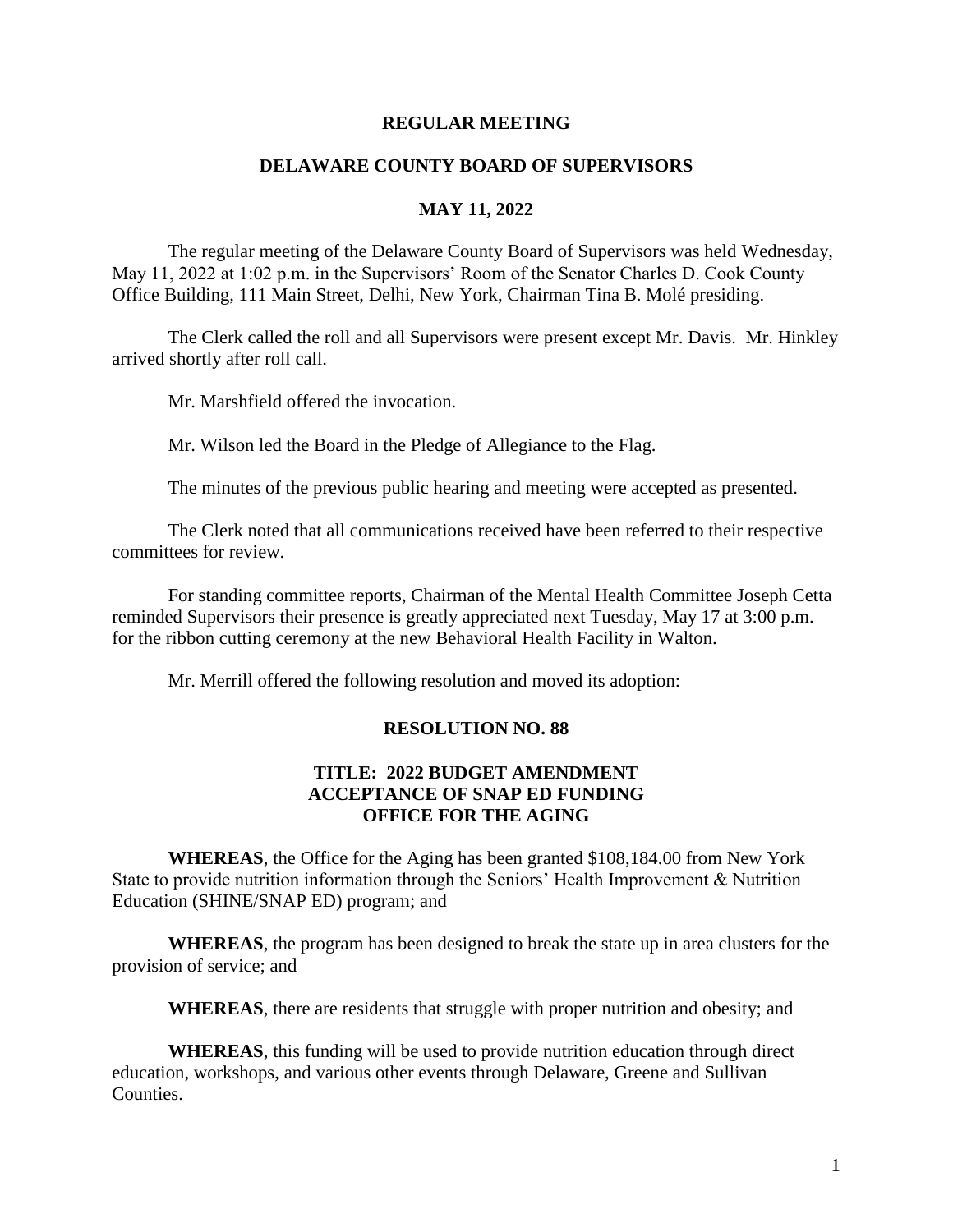**THEREFORE, BE IT RESOLVED** that the estimated revenues and appropriations for the year 2022 will be increased as follows:

#### **INCREASE REVENUE:**

| 10-16772-43377200/6772067/977  | <b>State Programs for Aging</b>  | \$108,184.00 |
|--------------------------------|----------------------------------|--------------|
| <b>INCREASE APPROPRIATION:</b> |                                  |              |
| 10-16772-54327470/6772067/977  | <b>Grant Nutritionist</b>        | \$79,985.00  |
| 10-16772-54327200/6772067/977  | <b>Grant Contractual</b>         | \$5,199.00   |
| 10-16772-54327625/6772067/977  | <b>Grant Travel</b>              | \$1,500.00   |
| 10-16772-52200001/6772067/977  | <b>Grant Equipment</b>           | \$1,200.00   |
| 10-16772-54327595/6772067/977  | <b>Grant Supplies</b>            | \$9,000.00   |
| 10-16772-54327520/6772067/977  | <b>Grant Postage</b>             | \$662.00     |
| 10-16772-54327000/6772067/977  | <b>General Grant Related Exp</b> | \$10,638.00  |

The resolution was seconded by Mr. Kosier and adopted by the following vote: Ayes 4174, Noes 0, Absent 625 (Davis, Hinkley).

Mr. Merrill offered the following resolution and moved its adoption:

### **RESOLUTION NO. 89**

## **TITLE: 2022 BUDGET AMENDMENT TRANSFER OF COVID-19 ARP SSC6 FUNDING OFFICE FOR THE AGING**

**WHEREAS**, the Office for the Aging plans to purchase a vehicle from the 2022 Budget; and

**WHEREAS**, the total cost of a vehicle will be higher than the amount in the equipment line in the agency's 2022 Budget; and

**WHEREAS**, there is available money to cover this cost in the agency's Grant Supplies and Grant Personal Services budget lines.

**THEREFORE, BE IT RESOLVED** that the transfer of funds in the 2022 Budget be authorized as follows:

| <b>INCREASE APPROPRIATIONS:</b>                       |                       |             |
|-------------------------------------------------------|-----------------------|-------------|
| 10-16772-52200001/6772072/977 Grant Equipment         |                       | \$16,479.00 |
| <b>DECREASE APPROPRIATIONS:</b>                       |                       |             |
| 10-16772-51327000/6772072/977 Grant Personal Services |                       | \$10,000.00 |
| 10-16772-54327595/6772072/977                         | <b>Grant Supplies</b> | \$6,479.00  |

The resolution was seconded by Mr. Kosier.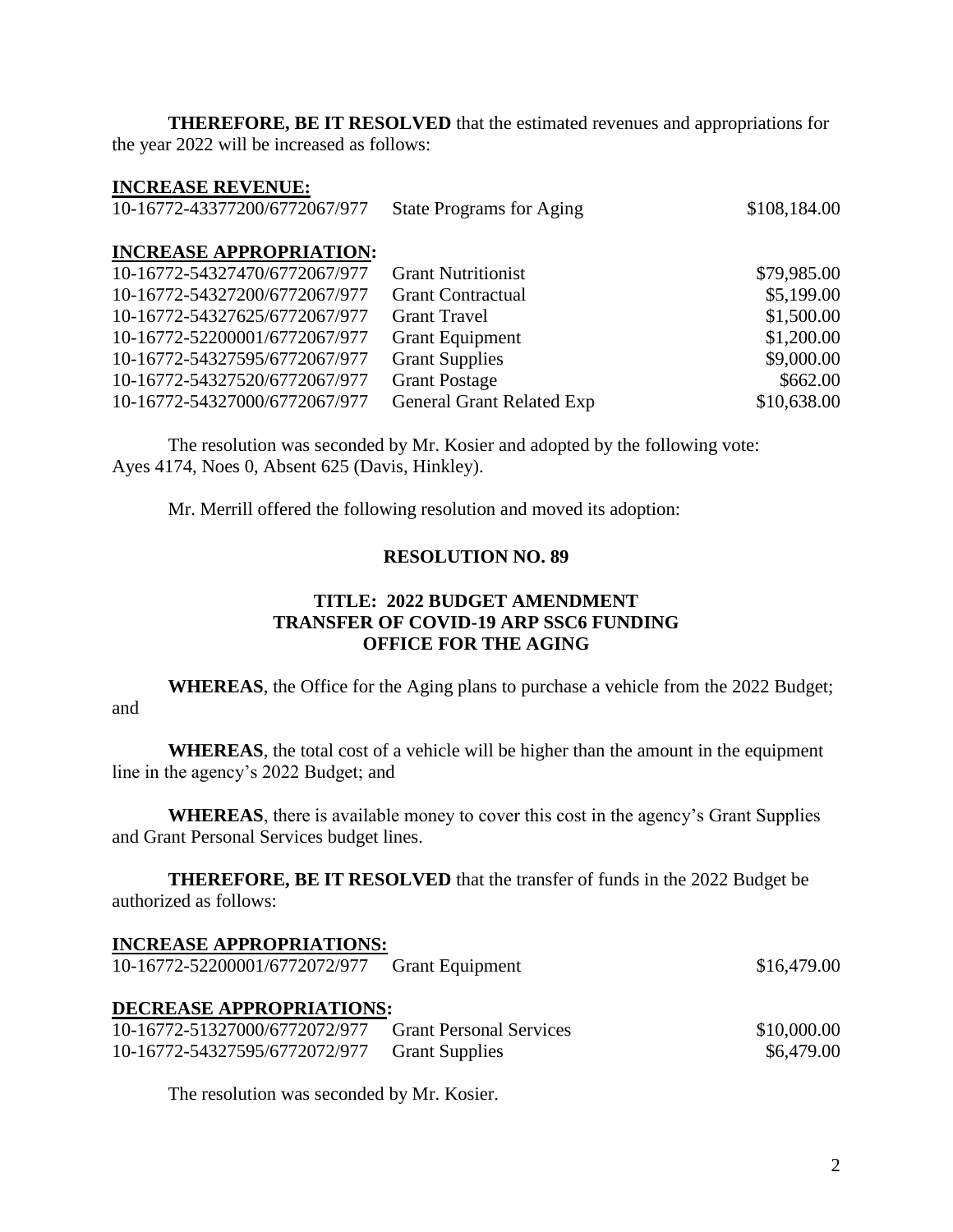In reply to Mr. Marshfield, Mr. Merrill said this is to purchase a vehicle.

Deputy Director of Office for the Aging Wayne Shepard clarified this will be either a replacement or a new vehicle. He indicated their office has two vehicles which is down from three, and with COVID-19 behind us, the staff is going back out into the community. They are now sharing with Public Health Services and Social Services and with their staffs also going back out, the vehicles are not readily available.

In reply to Mr. Taggart, this resolution is for one vehicle which would bring them back to three total. The purchase would not cost the County anything.

Mr. Eisel welcomed Mr. Shepard back to the County.

The resolution was adopted by the following vote: Ayes 4424, Noes 0, Absent 375 (Davis).

Mr. Eisel offered the following resolution and moved its adoption:

#### **RESOLUTION NO. 90**

### **TITLE: 2022 BUDGET AMENDMENT TRANSFER OF SENIOR CLERK POSITION COUNTY CLERK'S OFFICE AND SHERIFF'S OFFICE**

**WHEREAS,** the position of Senior Clerk in the County Clerk's Office handles the function of processing pistol permits and either approves or denies pistol applications based upon the information gathered; and

**WHEREAS,** the position is currently overseen by the County Clerk and by transferring the position of the Senior Clerk to the Sheriff's Office would provide direct access to the data needed to process applications; and

**WHEREAS,** the County Clerk and Sheriff have evaluated the merit of the transfer and have determined that it would quicken the pistol licensing procedure.

**NOW, THEREFORE, BE IT RESOLVED** the Board of Supervisors authorize the transfer of the Senior Clerk position to the Sheriff's Office; and

**BE IT FURTHER RESOLVED** that the following 2022 Budget amendment be authorized: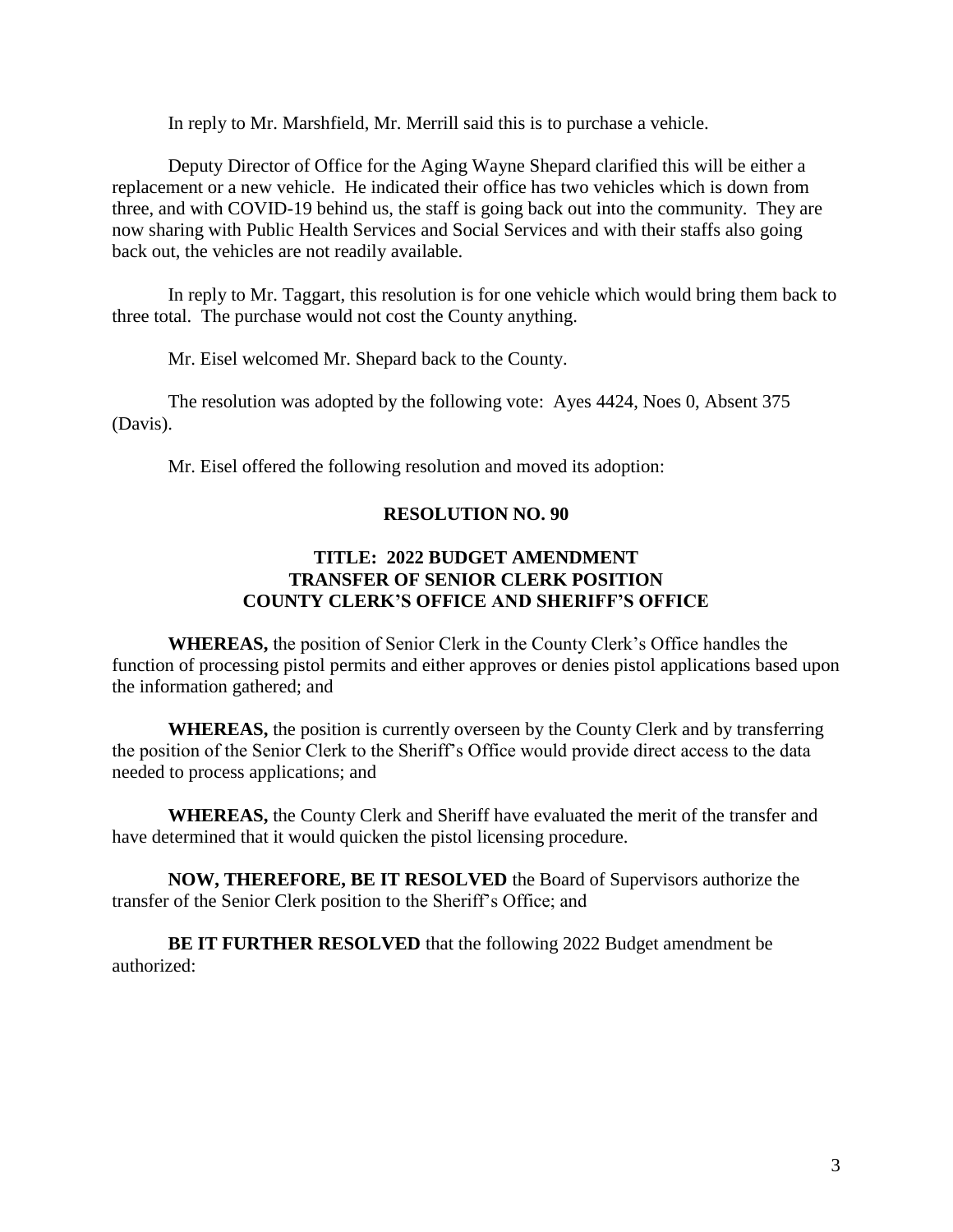### **TRANSFER FROM:**

#### **TRANSFER TO:**

10-11410-5100000 County Clerk - Personal Services \$21,120.00 10-11410-5810000 County Clerk – Retirement \$2,754.00 10-11410-5830000 County Clerk – Social Security \$1,310.00 10-11410-5855000 County Clerk – Disability \$42.00 10-11410-5890000 County Clerk – Medicare \$307.00 10-13110-5100000 Sheriff's Office - Personal Services \$21,120.00 10-13110-5810000 Sheriff's Office – Retirement \$2,754.00 10-13110-5830000 Sheriff's Office – Social Security \$1,310.00 10-13110-5855000 Sheriff's Office – Disability \$42.00 10-13110-5890000 Sheriff's Office – Medicare \$307.00

The resolution was seconded by Mr. Vernold.

Mr. Eisel explained that the Legislative Committee unanimously supports this move. It makes a lot of sense. The Senior Clerk, also known as the Pistol Clerk, is retiring soon and they believe the position belongs with the Sheriff's Office.

In answer to Mr. Marshfield, Mr. Eisel stated the office would be relocated to the Public Safety Building. There are two employees in the Civil Office and they will handle the work.

The resolution was adopted by the following vote: Ayes 4424, Noes 0, Absent 375 (Davis).

Mr. Valente offered the following resolution and moved its adoption:

### **RESOLUTION NO. 91**

### **TITLE: OCCUPANCY TAX DISBURSEMENT APPROVAL DEPARTMENT OF ECONOMIC DEVELOPMENT**

**WHEREAS,** Delaware County established a Hotel Occupancy Tax for the purpose of promoting the tourism industry in Delaware County; and

**WHEREAS,** the Law stipulates that revenues derived from the occupancy tax are to be allocated for the promotion and development of the tourism industry in Delaware County; and

**WHEREAS,** pursuant to the Law, Delaware County established and empowered the Tourism Advisory Board to solicit, review and recommend proposals for the use of the funds raised from the occupancy tax for the promotion and development of the tourism industry in Delaware County; and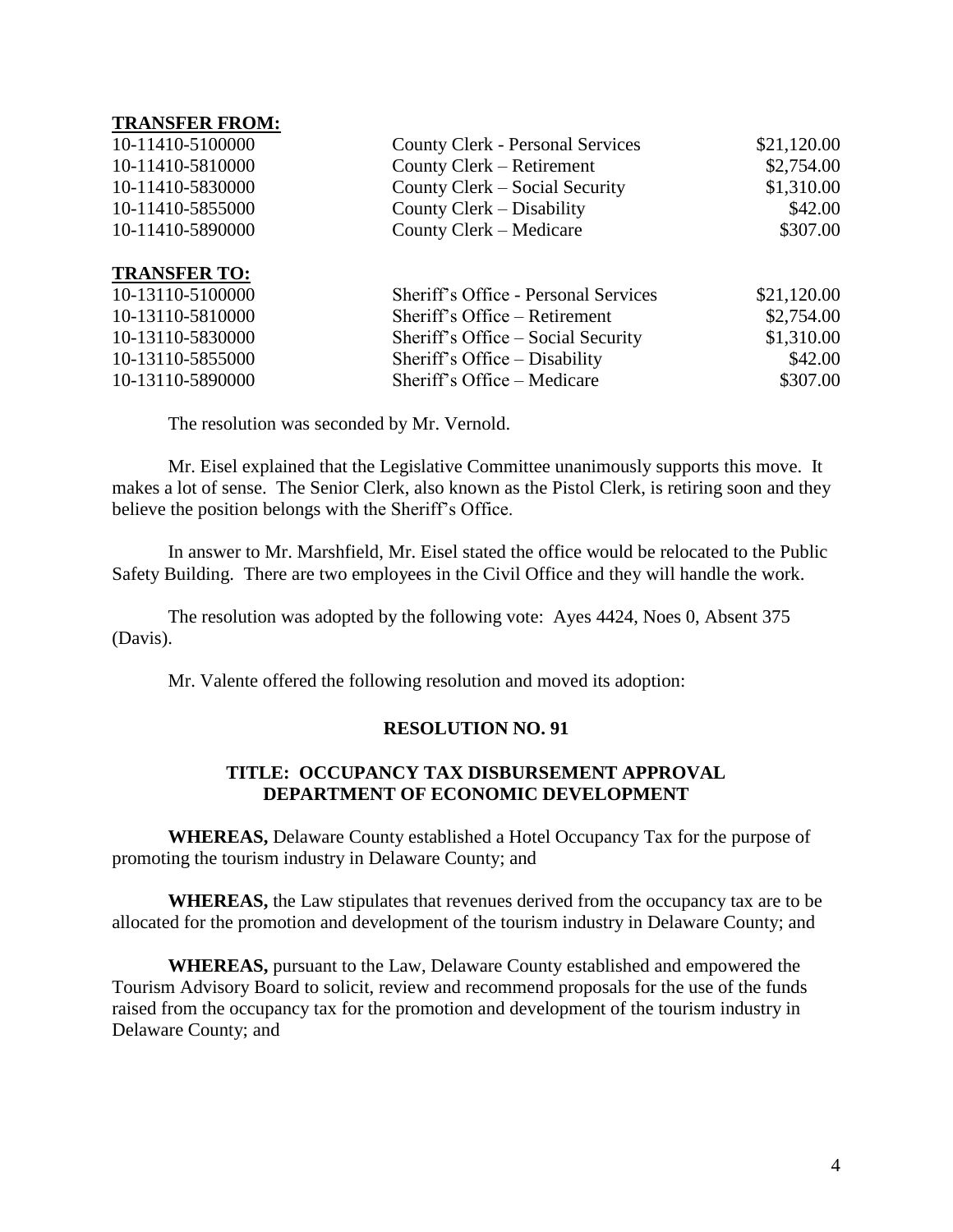**WHEREAS,** the Tourism Advisory Board reviewed the second round of proposals submitted under the tourism promotion and development grant program, and has recommended 12 proposals totaling \$76,628 for approval by the Delaware County Board of Supervisors.

**NOW, THEREFORE, BE IT RESOLVED** that the Delaware County Board of Supervisors approves the recommendations of the Tourism Advisory Board regarding second round projects to be funded through occupancy tax revenues in 2022.

The resolution was seconded by Mr. Merrill and Mr. Eisel.

Mr. Taggart thanked the committee for doing a good job.

Mr. Valente stated the Tourism Advisory Board is made up of a nice group of volunteers. They received a lot of good applications and they will have another round of grants.

The resolution was adopted by the following vote: Ayes 4424, Noes 0, Absent 375 (Davis).

Mr. Valente offered the following resolution and moved its adoption:

## **RESOLUTION NO. 92**

# **TITLE: 2022 BUDGET AMENDMENT TRANSFER OF FUNDS DEPARTMENT OF ECONOMIC DEVELOPMENT**

**WHEREAS,** the revenues received under the Hotel Occupancy Tax during 2021 were set aside and placed into the Restricted Fund Balance (Hotel Occupancy Tax) for the purpose of the promotion and development of the tourism industry in Delaware County; and

**WHEREAS,** as of 12/31/2021 the Restricted Fund Balance (Hotel Occupancy Tax) had a fund balance of \$506,092.61; and

**WHEREAS,** by Resolution No. 91 of 2022 the Board of Supervisors approved the list of the second round of tourism promotion and development grant projects to be funded through Hotel Occupancy Tax revenues; and

**WHEREAS,** these approved contracts require funding from the restricted fund balance.

**NOW, THEREFORE, BE IT RESOLVED** that the 2022 Budget be amended as follows:

### **INCREASE REVENUE:**

10-00000-34899000 Restricted Fund Balance Hotel Occupancy Tax \$76,628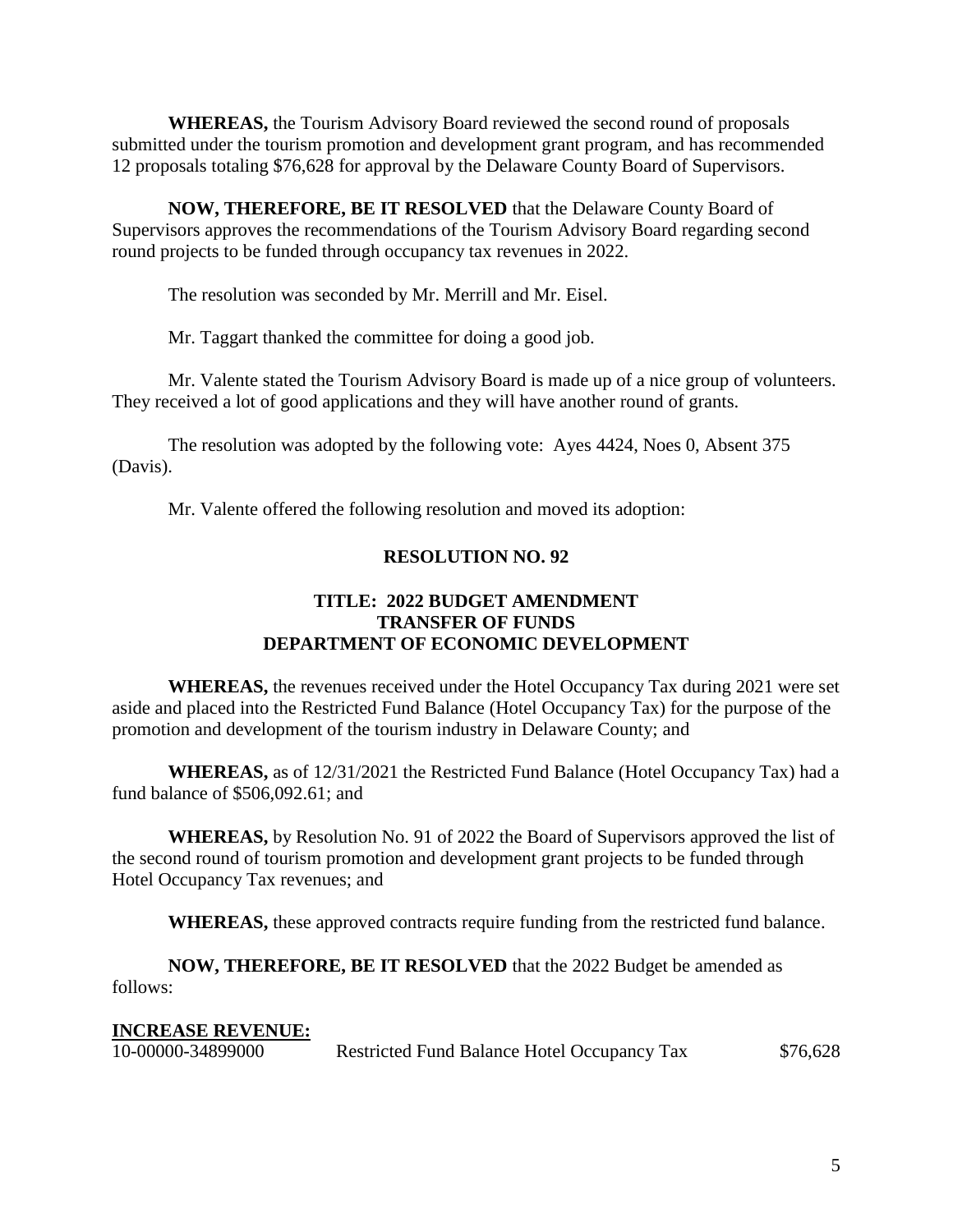#### **INCREASE APPROPRIATION:**

10-16410-54614000 Tourism Development Promotion \$76,628

The resolution was seconded by Mr. Eisel and adopted by the following vote: Ayes 4424, Noes 0, Absent 375 (Davis).

Mr. Haynes offered the following resolution and moved its adoption:

#### **RESOLUTION NO. 93**

### **TITLE: AUTHORIZATION FOR AWARDS DEPARTMENT OF PUBLIC WORKS**

#### **LETTING OF APRIL 28, 2022**

Notice to bidders and proposals received having been filed and the bidding procedures and documents having been approved by the County Attorney:

**BE IT RESOLVED**, that the County Department of Public Works is authorized to make awards to the lowest bidders meeting specifications as follows:

| PROPOSAL NO. 30-22 | Replacement of Bridge 10-2 Superstructure, BIN 3352870,<br>Meridale-Davenport Rd (CR 10) over Kortright Creek,<br>Town of Meredith, Delaware County to: ING Civil Inc.,<br>11 Arch Street, Watervliet, NY 12189 |              |
|--------------------|-----------------------------------------------------------------------------------------------------------------------------------------------------------------------------------------------------------------|--------------|
|                    | Bid Price:                                                                                                                                                                                                      | \$424,000.00 |

All original bids and a summary sheet of the bids received are on file for inspection at the office of the Clerk of the Board of Supervisors.

The resolution was seconded by Mr. Cetta.

Mr. Ellis indicated there will be a NYS DOT detour on Route 20A. Commissioner of Public Works Sue McIntyre stated she understands the state will be maintaining traffic for that detour, whereas the County project will completely close the road, which is unavoidable. It is unfortunate that this will have an impact. Regarding alternate routes, she said there are no designated alternate routes. Their plan is to get signage up well in advance so regular travelers can start to figure out their own alternate routes now.

In reply to Mr. Marshfield, Mr. Valente said the road is by the Hanford Mills Museum.

The resolution was adopted by the following vote: Ayes 4424, Noes 0, Absent 375 (Davis).

Mr. Haynes offered the following resolution and moved its adoption: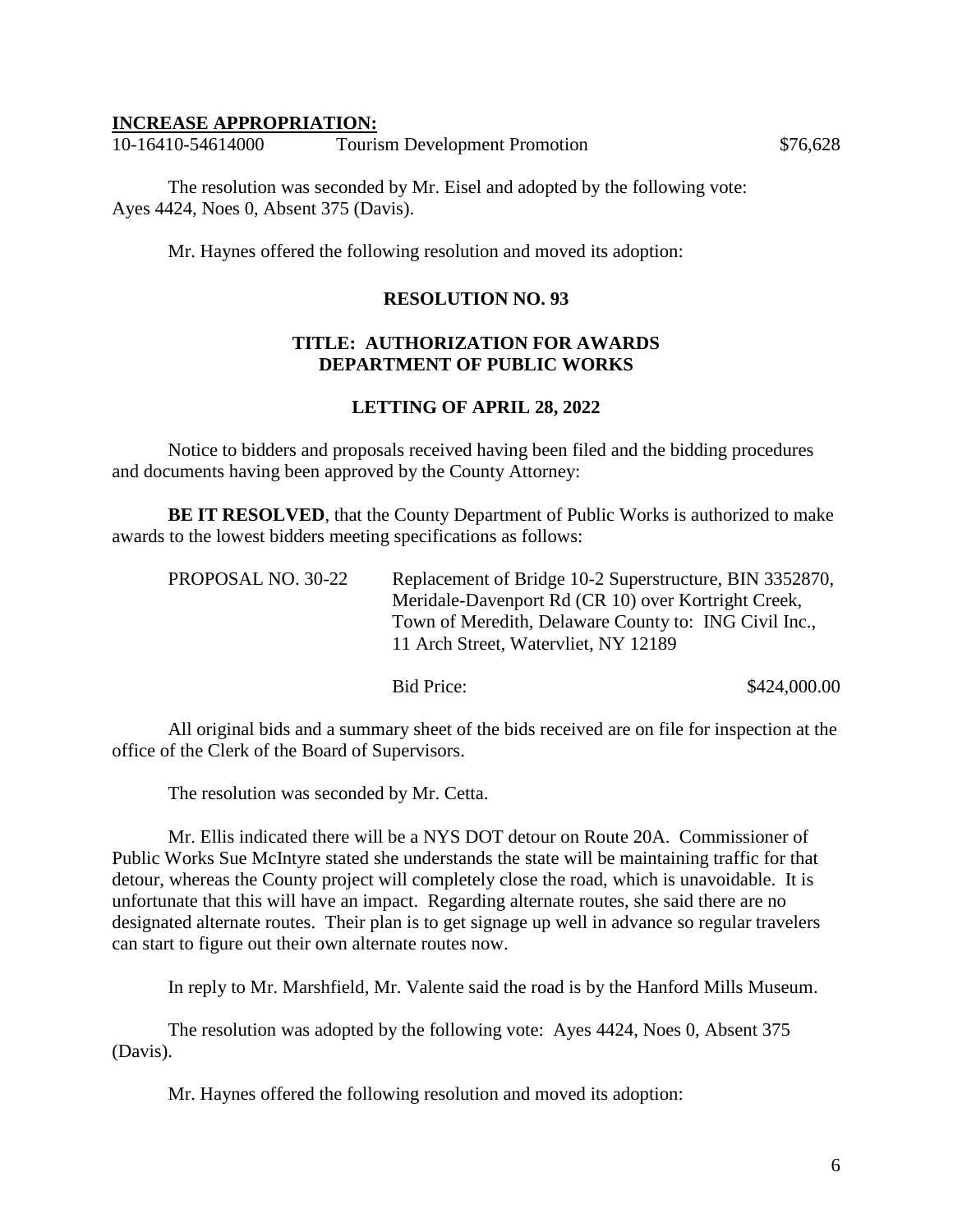#### **RESOLUTION NO. 94**

### **TITLE: AUTHORIZATION FOR AWARDS DEPARTMENT OF PUBLIC WORKS**

#### **LETTING OF APRIL 28, 2022**

Notice to bidders and proposals received having been filed and the bidding procedures and documents having been approved by the County Attorney:

**BE IT RESOLVED**, that the County Department of Public Works is authorized to make awards to the lowest bidders meeting specifications as follows:

| PROPOSAL NO. 31-22 | Slope Stabilization-Soil Nails to: GeoStabilization<br>International LLC., 4475 E 74 <sup>th</sup> Ave., Suite 100,<br>Commerce City, CO 80022 |              |
|--------------------|------------------------------------------------------------------------------------------------------------------------------------------------|--------------|
|                    | Bid Price:                                                                                                                                     | \$581,683.49 |

Other municipalities may participate in this bid.

All original bids and a summary sheet of the bids received are on file for inspection at the office of the Clerk of the Board of Supervisors.

The resolution was seconded by Mr. Vernold.

In answer to Mr. Marshfield, Ms. McIntyre indicated there are no specific locations for these soil nails. Mr. Haynes stated they will be used as they need them.

In reply to Mr. Ellis, Ms. McIntyre said the dollar value represents a theoretical top and the practical matter is ala carte. They fully engage using the practical matter. Right now they have a project on County Route 37 in Fleischmanns where some of these will be used.

The resolution was adopted by the following vote: Ayes 4424, Noes 0, Absent 375 (Davis).

Mr. Haynes offered the following resolution and moved its adoption:

#### **RESOLUTION NO. 95**

### **TITLE: CHANGE ORDER NO. 1 PROPOSAL 30-21 DEPARTMENT OF PUBLIC WORKS**

**WHEREAS,** Resolution No. 120 of 2021 authorized the award of Proposal No. 30-21, "Delaware County Bridge Structural Steel Preservation Project, PIN 9754.36, D040259" to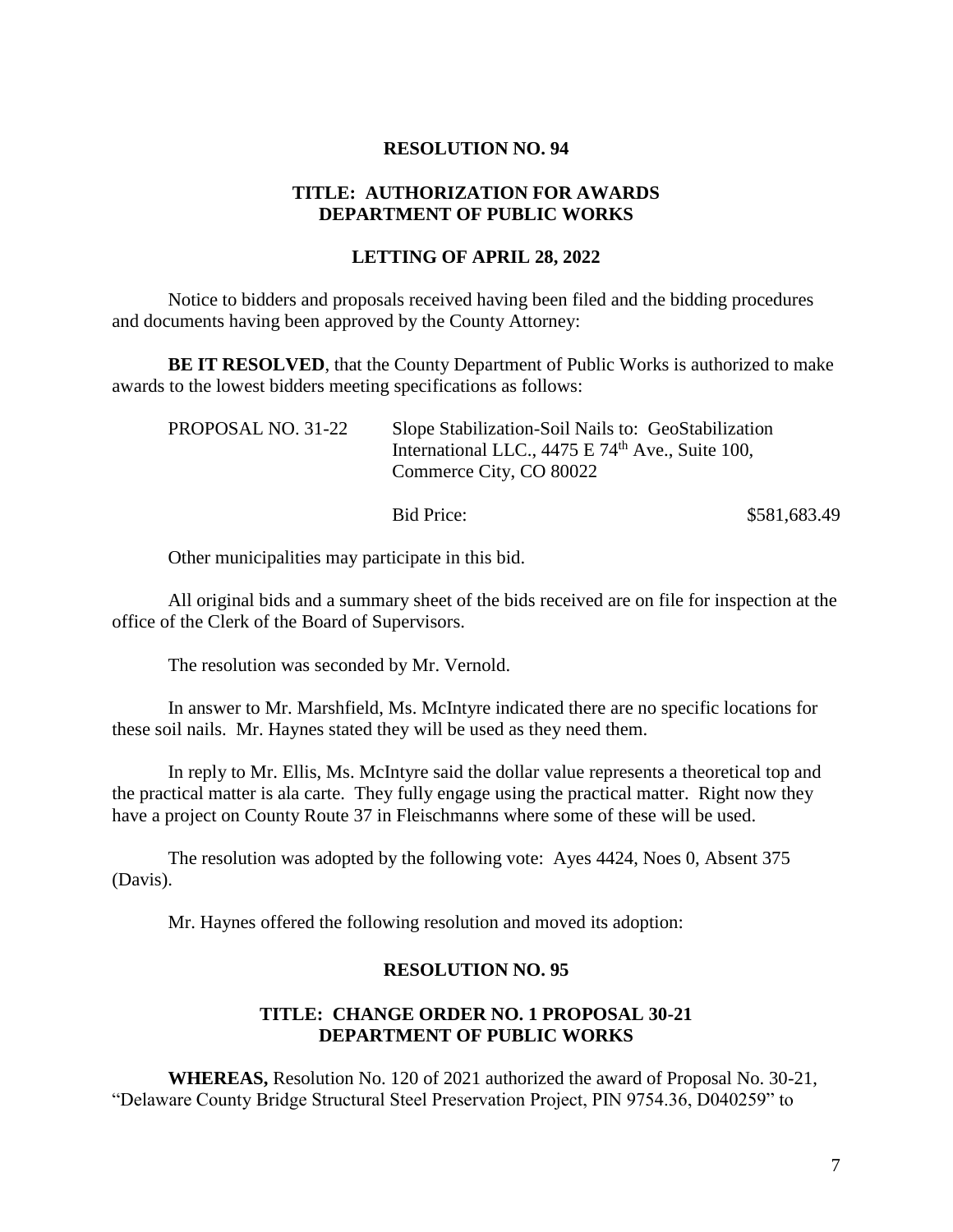Rover Contracting, Inc., 2424 Route 52, Suite 2F, Hopewell Junction, NY 12533 for the bid amount of \$574,945.00; and

**WHEREAS,** the project has been delayed, as a result of delayed on-site steel inspections, and

**WHEREAS,** this caused the Contractor to be unable to complete the project by the contract completion date.

**NOW, THEREFORE, BE IT RESOLVED** that the Department of Public Works is herewith authorized to execute Change Order No. 1 for Proposal No. 30-21 extending the Contract completion by 57 days at no change in the contract amount of \$574,945.00.

The resolution was seconded by Mr. Kosier and adopted by the following vote: Ayes 4424, Noes 0, Absent 375 (Davis).

Mr. Taggart offered the following resolution and moved its adoption:

## **RESOLUTION NO. 96**

# **TITLE: PUBLIC HEARING ON EIGHT-YEAR REVIEW OF AGRICULTURAL DISTRICT NO. 2**

**WHEREAS,** the Delaware County Agricultural and Farmland Protection Board and the Delaware County Planning Board have presented recommendations for the modification of Agricultural District No. 2 in the Towns of Delhi, Franklin, Hamden, Meredith, and Walton during the scheduled 8-year review period.

**NOW, THEREFORE, BE IT RESOLVED** that a public hearing be held by the Delaware County Board of Supervisors on the proposed modifications to Agricultural District No. 2 on Wednesday, May 25, 2022 at 1:00 p.m. in the Board of Supervisors' Room of the County Office Building located at 111 Main Street, Village of Delhi, at which time all interested parties will be given an opportunity to be heard.

| <b>Town</b>     | <b>Additions</b> | <b>Removals</b> |
|-----------------|------------------|-----------------|
| <b>Delhi</b>    | 454.25           | 379.61          |
| Franklin        | 595.74           | 1135.92         |
| <b>Hamden</b>   | 433.28           | 920.92          |
| <b>Meredith</b> | 472.81           | 367.72          |
| <b>Walton</b>   | 1000.98          | 1579.19         |

The resolution was seconded by Mr. Ellis and unanimously adopted.

Chairman Molé noted that the public hearing will be held at the next Board meeting, Wednesday, May 25, 2022 at 1:00 p.m.